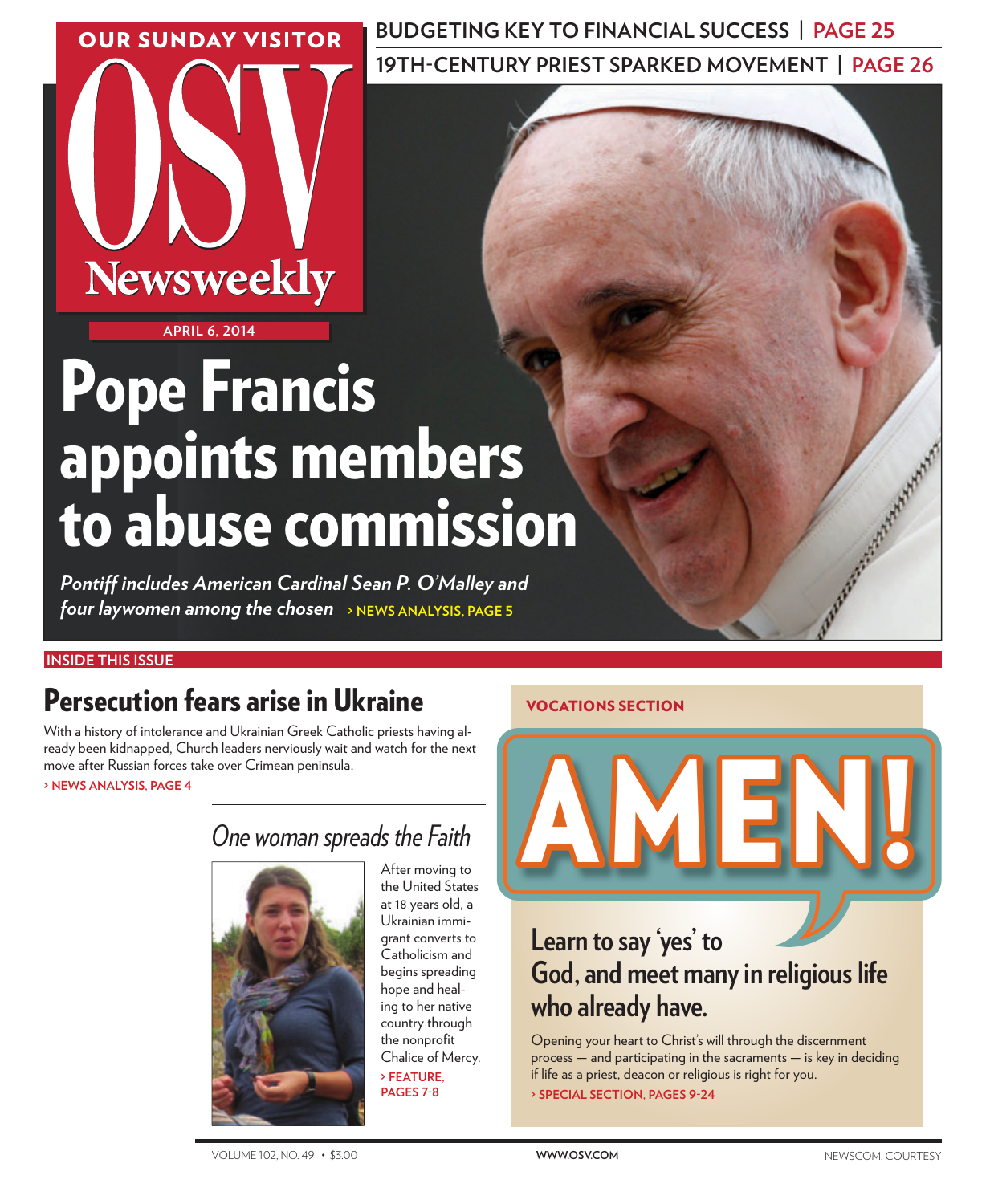#### MISSION

# **One woman brings faith to the faithless**

### *Ever since Ukrainian-born Valentyna Pavsyukova found the Faith, she has worked to bring it to others*

#### **By Christopher Ruff**

In early March, something significant happened in Ukraine that did not make international news. A shipment that had been blocked by Ukrainian customs for more than a year was finally released, and a young woman by the name of Valentyna rejoiced.

The shipment included wheelchairs, crutches, cribs, mattresses, diapers and baby bottles — all and more of which had been collected in the United States and shipped to Ukraine to be used in several orphanages and a hospice. The organization coordinating the distribution was Chalice of Mercy, founded by Ukrainianborn Valentyna Pavsyukova and a friend in 2007.

#### A fresh start

The story behind Chalice of Mercy exemplifies how God uses the little and the humble to do his work. Pavsyukova left her homeland for Medford, Wis., in 2002, at the age of 18. Her name had been picked in the U.S. Government Green Card Lottery in which her mother had entered her the year before without telling her.

Arriving in Medford with a cosmetology license but almost no English skills, Pavsyukova stayed with a Ukrainian couple and found her first job at Black River Industries, which provides employment and training for people with disabilities. The work immediately affected her.

"In Ukraine you never see people with disabilities in public," Pavsyukova told Our Sunday Visitor. "They are put out of sight in institutions; their families are ashamed of them and see them almost as a curse. This is part of their mentality. But here I was in Medford, working with people with sometimes severe disabilities, and they were the ones taking care of me, helping me when I couldn't understand things in English. This was a great first conversion."

A spiritual conversion would soon follow. Pavsyukova had grown into adolescence in her native city of Zaporozhye with very little exposure to faith, due to the lingering effects of reli-

gious suppression even after the fall of the Berlin Wall in 1989. But she was deeply touched by the example of her grandmother. As a child, Pavsyukova was certain her grandmother was "the holiest person in the world." She had enshrined an icon of Mary and Jesus in her bedroom, and one day she told Pavsyukova, "I must teach you Our Father prayer. When times are going to be hard for you, you must pray it."

Times were indeed hard in Medford, a small town utterly foreign to a homesick girl an ocean away from her family, her friends and her city of more than a million inhabitants.

Things didn't get much easier when Pavsyukova moved to the city of Marshfield in 2003 to take a job as a hairdresser. There were pockets of immigrants from Slavic countries in Marshfield, but the party life they favored was not what she wanted. An immigrant lady in Medford had given her a Russian Bible, and many evenings Pavsyukova found herself reading it. She recalled that "the Gospels were coming alive for me." Each day she would drive past the Church of St. John the Baptist on her way to work. "I wanted so much to go inside, but I just didn't have the courage," she said.

#### A conversion

One morning Pavsyukova awoke with a great heaviness in her heart and prayed, "O God, help me, heal me, because I cannot do this on my own anymore." That prayer, together with a passage she found in a book, would mark a turning point. The passage read, "If you want to love God, call him your Father and ask him to come into your heart."

"The first prayer I had known was the Our Father, and now this prayer — 'Father, come into my heart,'" she said. "It would make a tremendous difference in my life."

Pavsyukova moved to Chippewa Falls in 2004 and began to feel a fascination with Catholicism. A Catholic coworker helped explain the Church's practices and teach-



**Valentyna Pavsyukova prepares to teach the Rosary to a group of doctors while on pilgrimage in Medjugorje.** Photo courtesy Christopher Ruff

One important component of the work of Chalice of Mercy has been to take doctors, especially OB/GYNs, on pilgrimage to Medjugorje, the town in Bosnia-Herzegovina where it is claimed that the Blessed Virgin Mary began appearing to a group of six children in June 1981, calling for conversion, prayer and fasting. (A Vatican commission recently completed a comprehensive study of the visions and events associated with Medjugorje and turned over its findings to Pope Francis, who has not yet made any statements on the matter.)

Valentyna Pavsyukova was profoundly affected by a personal pilgrimage to Medjugorje in the spring of 2008 and began taking groups of Ukrainian youth and eventually members of the Ukrainian medical community that Chalice of Mercy was already working with. Forty-seven doctors attended the first doctors' pilgrimage organized by Chalice of Mercy in the spring of 2011. Since then, there have been 21 such pilgrimages, with more than 700 doctors participating. The weeklong pilgrimages have three main components: prayer, conferences and visits to charitable enterprises in Medjugorje. Most of the doctors who participate are Orthodox by baptism, but non-practicing. Very few are Catholic. In Medjugorje they learn to pray the Rosary for the first time and attend outdoor evening programs that include Mass and Eucharistic adoration.

"Our mission is not to make them Catholic after a week, but to help them feel at home in our hearts and to unwrap them from the cocoon they are in, but gently," Pavsyukova said. "And when they hear that to be a doctor is not just a profession, but a beautiful vocation in which they touch the living bodies of the children of God, they are inspired and gain a totally new perspective on life."

One doctor who oversees all OB/GYNs in a large region of Ukraine attended a pilgrimage in the spring of 2012 and had an experience while climbing a rocky hillside to pray the Rosary.

"When we started to climb I could no longer see stones in front of me, because I saw them all turned to bones and skulls — a mountain of bones and skulls," she told her fellow doctors the next day. "And I could see clearly what I had done. I had destroyed a city with my own hands. Then in my heart I felt that God could forgive me, and that I could change my life."

Pages could be filled with stories of conversion that are less spectacular but just as deep. In Pavsyukova's words: "I would not need to see another miracle in my life — the miracle of these doctors is enough."

ings to Pavsyukova and one day brought her to Mass.

"At the moment of consecration I thought to myself — I don't know anything, but I know that this is true," she said. "Right there in front of me on the altar is the Body of Christ."

With the support of a growing circle of devoted Catholic friends, she was received into the Catholic Church in 2007.

On fire with her newfound faith, Pavsyukova wanted to

give herself completely to God, but didn't know how.

"Suddenly I thought of my own people in Ukraine, who were hungry for faith," she said. "How could I forget them?"

#### A mission begins

The seeds of what would become Chalice of Mercy began to germinate, and in Pavsyukova's mind two priorities emerged: the mission would have a medical focus, because so many

hospitals and care facilities in Ukraine were run down and antiquated; and it would be dedicated to God the Father.

When Pavsyukova returned to Zaporozhye to visit her family in 2007, she rejoiced to learn that a Polish priest, Father Jan Sobilo, had come to minister to the small but growing Roman Catholic community. And her joy turned to astonishment